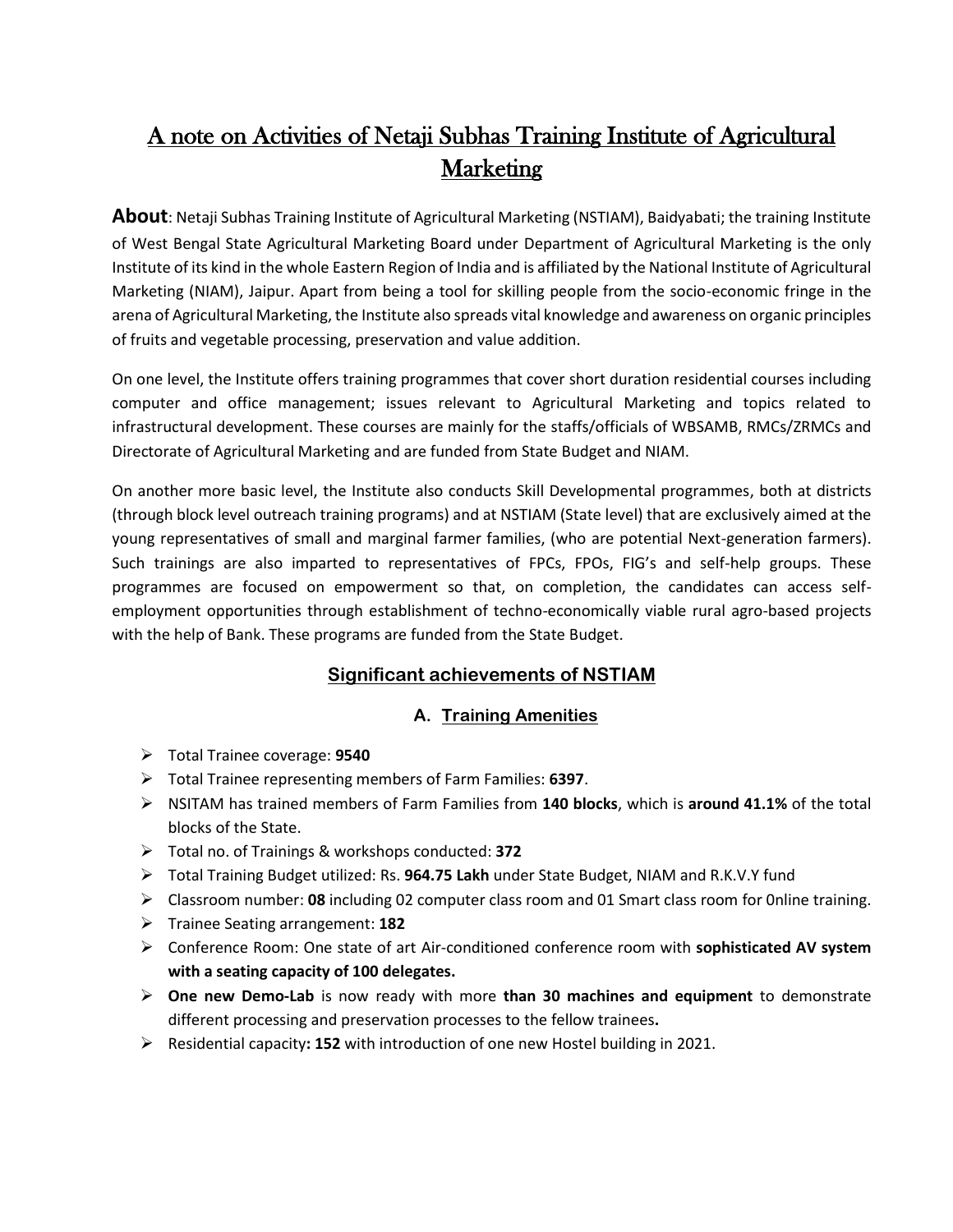## **B. Training Activities**

- ❖ Till date the Institute has trained **938 trainees** in **58 batches** representing young members of Farm Families under 90 days residential training program on **'Entrepreneurship and Marketing Chain Development through Market-led Production and Post-harvest Management'**.
- ❖ From F.Y 2016-17 onwards**, 28 new SHGs, 16 new FIGs and 04 new FPCs have been formed** with the trainees representing Young Members of Farm Families, **selected from 57 Blocks of 19 Districts.**
- ❖ A considerable number of trainee groups as well as individual trainees are presently working successfully in the agricultural marketing sector with the help of the **One Time Assistance (OTA) received from the Department as the Rural Agri-business Start-up fund** after successful completion of their training from this Institute. The groups are involving in the business of **Betel leaf, Flower, Fruits, Vegetables – Fresh and processed, Poultry, Fish, Goatary, Dairy & Mushroom, Aromatic rice, Organic vegetables, Spices, Herbal Abir, vermin-composting, Mixed Sattu and Daal Bori**.
- ❖ Apart from the OTA, these groups have already **availed a cumulative loan of 57.04 lakhs** from their Banks and **cumulative income generation of 305.3 Lakhs** from their business **during April'17 to Mar'21**, which shows an encouraging Return on Investment during this period.
- ❖ Till date the Institute has trained **1150 trainees** in **71 batches** representing members of FPCs, FPOs, FIGs, Sufal Bangla nominated Farmers' Groups, Farmers' Processing Groups and Self-help Groups under 14 days residential training program on **'Post-Harvest Management, Preservation and Marketing of Fruits & Vegetables'**.
- ❖ From F.Y 2016-17 onwards, **38 groups, out of 48**, have received **One Time Assistance** (OTA) of Rs 1,50,000/- in their Group account upon submission of a bankable project, duly approved by the bank. The OTA acts as the Start-up fund for the trainee groups during their **post training agri-business activities**.
- ❖ Several trainee groups from **Hooghly, Bankura, Uttar Dinajpur, Alipurdwar, South 24 Parganas, Murshidabad, Birbhum and North 24 Parganas** districts are already involved with front-end as well as back-end **management of Sufal Bangla stalls** in different districts of the State.
- ❖ Till date, **Total 85 branches of 17 Banks** throughout the State have been involved for a **Maximum Credit Linkage of Rs 134.89 lakh for the 85 Bank Linked Business Development Projects.**
- ❖ Total **Bank approved project value** by these 85 different trainee groups is **more than 6.00 Cr.**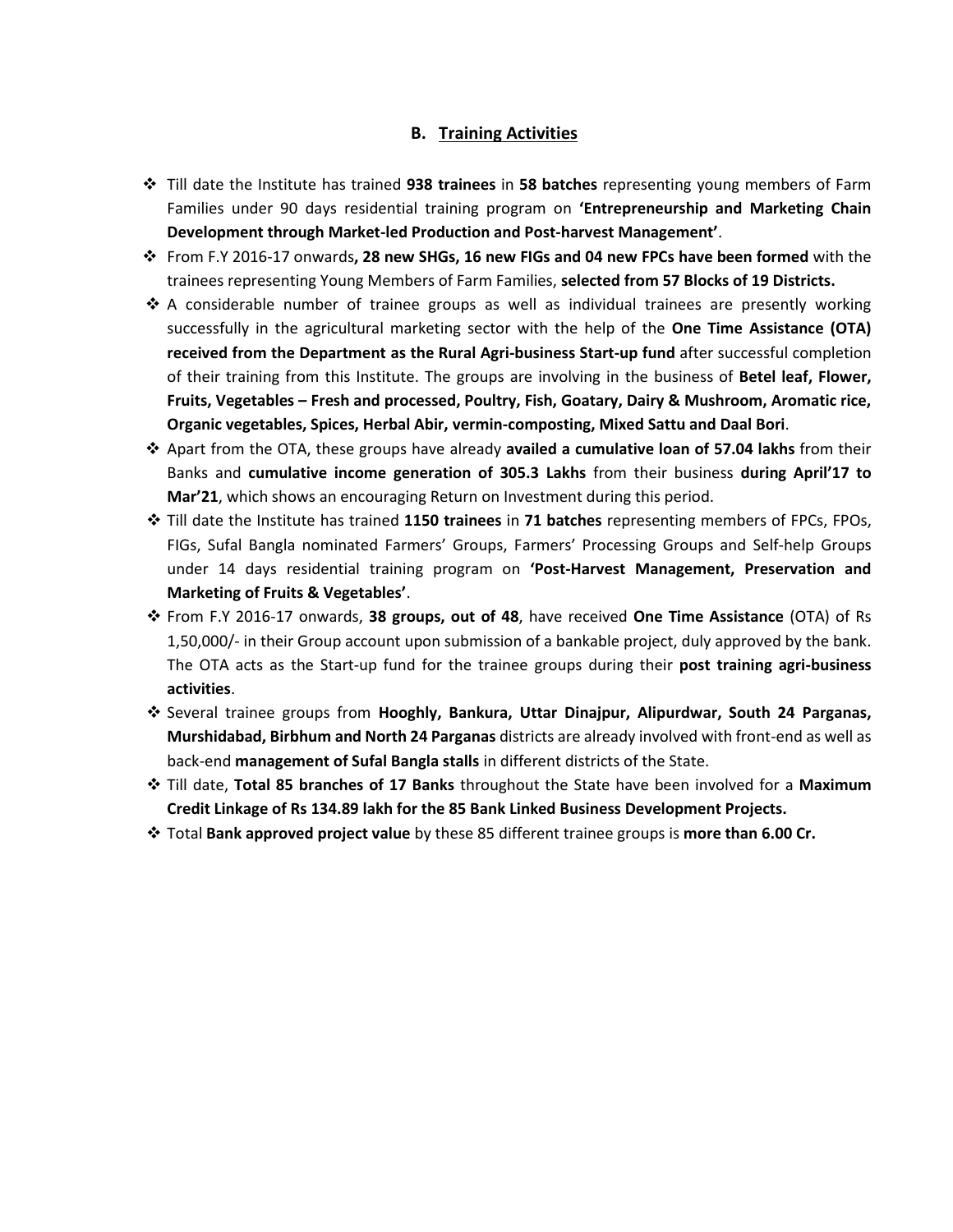

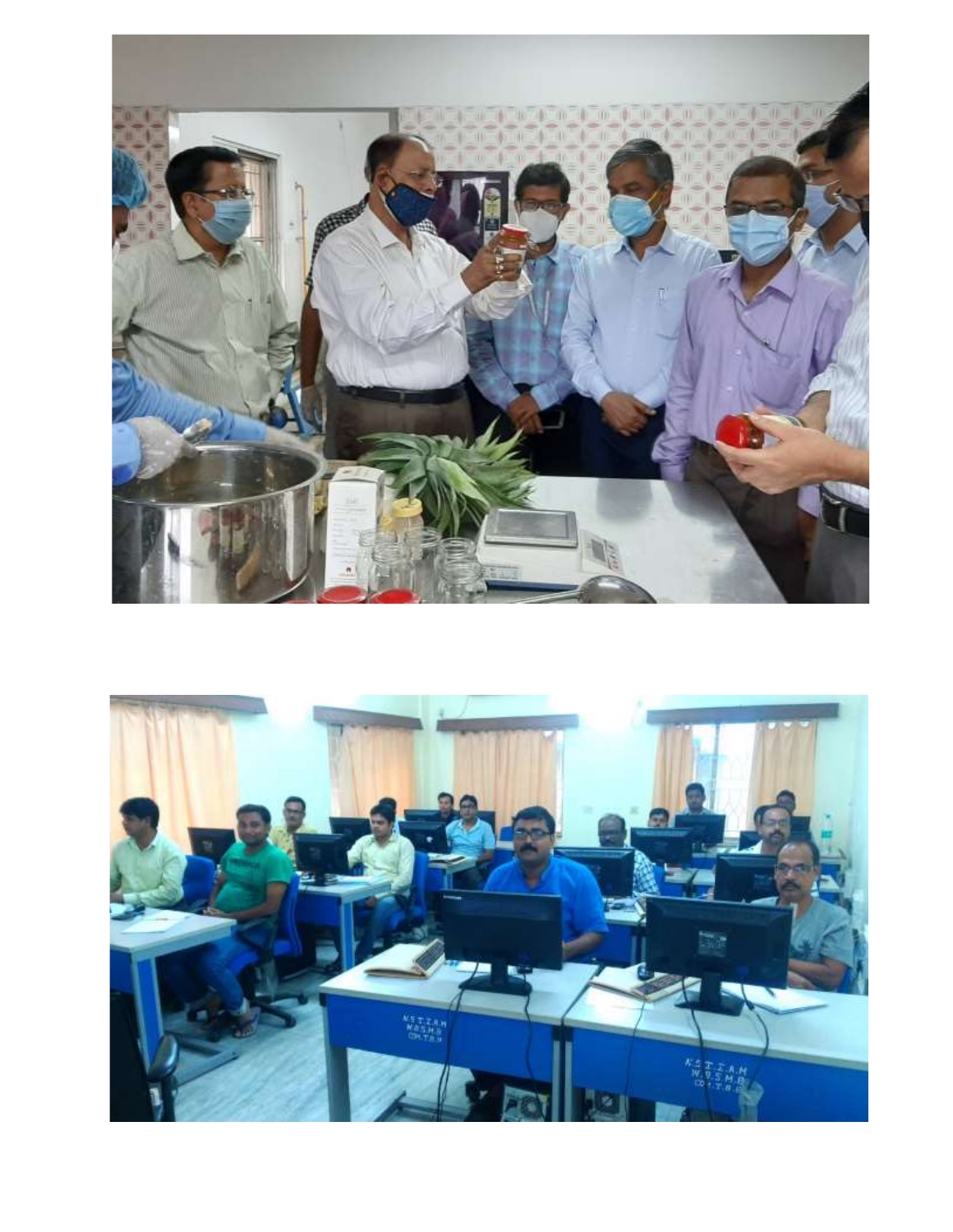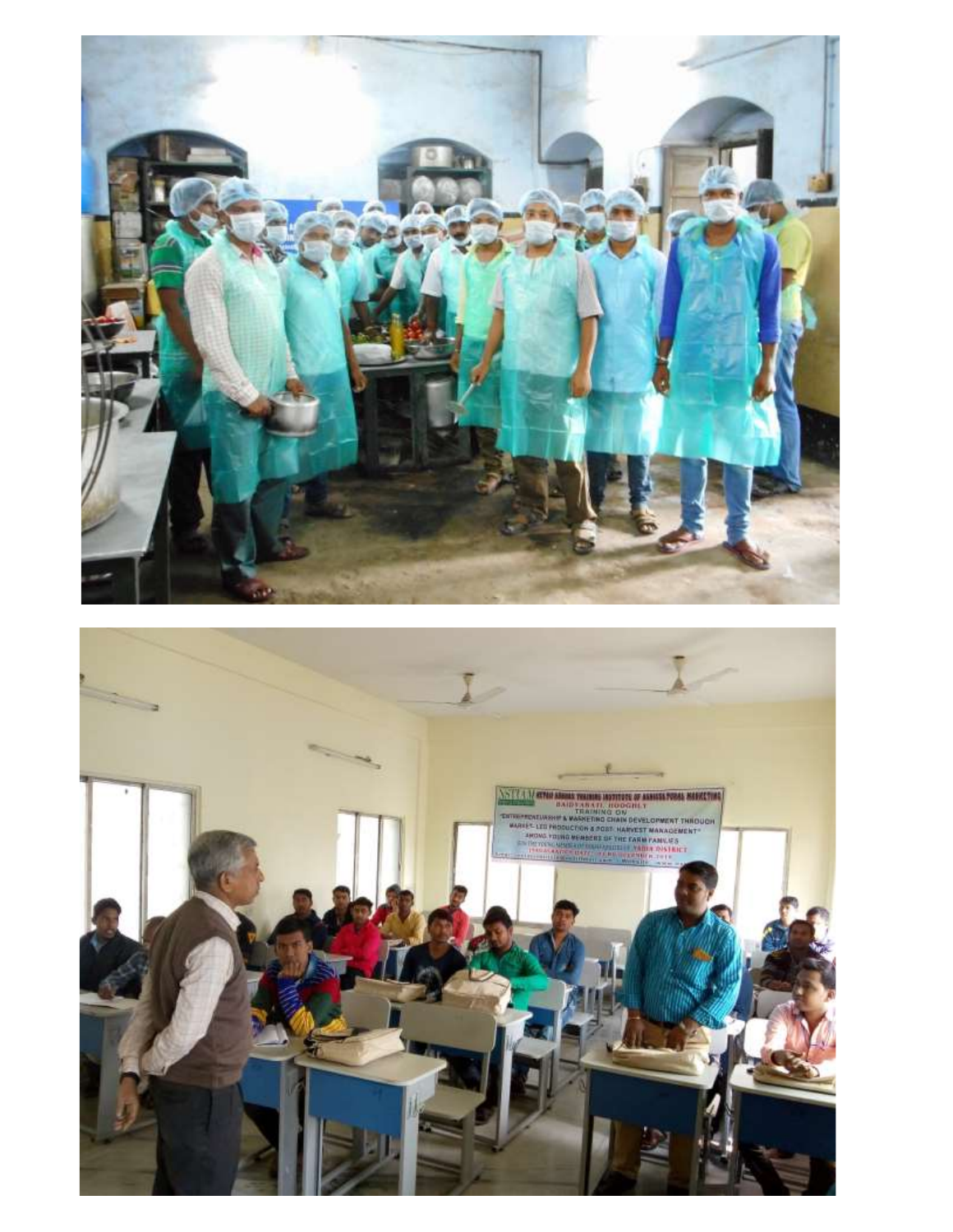